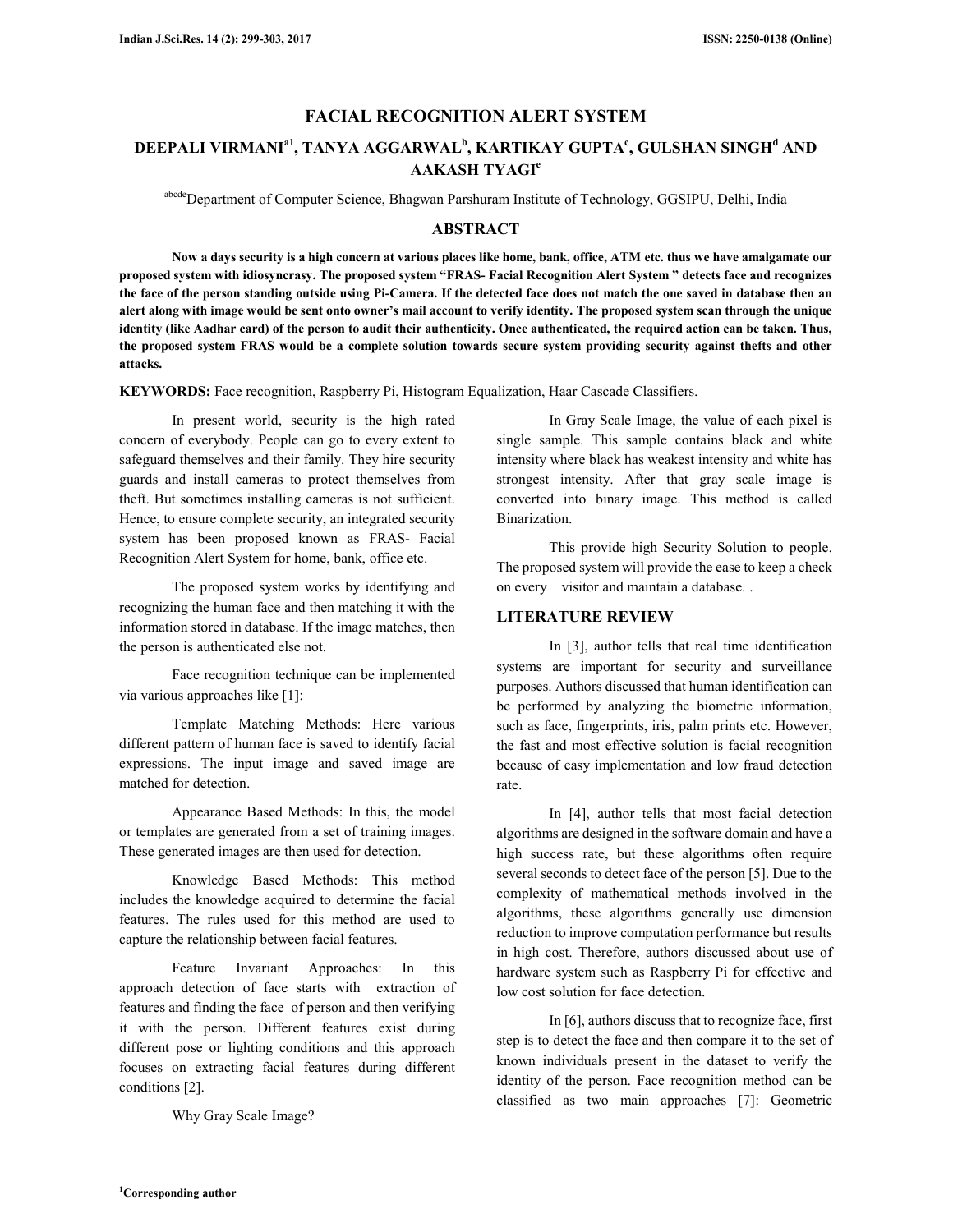approach and Holistic approach. In geometric approach, we analyze various features by means of their relationship. First step is preprocessing the input image to remove the noise, and then extraction of facial features such as eyes, mouth, nose etc., and then measurement of the geometric relationship between those facial points and conversion of the image into vector of geometric features. Holistic method use the global information instead the local information of the face. We represent the entire image with some small key values, derived from the pixel information of face images. Small key values help to uniquely differentiate individual faces.

In [8], author tells that designed system can be operated in two different sessions, first session to capture and creating the dataset and second session for identification and comparison of images in the dataset. Second session use Eigen face method of face recognition for finding the matches in the datasets.

## **PROPOSED ALERT SYSTEM**

The proposed system consists of both hardware unit and software unit. A general block diagram for the proposed system is as shown below.



**Figure 1: Block diagram of proposed system** 

The system consists of Raspberry Pi. We make use of Raspberry Pi 3 model which has a size specification as 85.60 mm x 56.5 mm x 17 mm. It has 1GB built in RAM with 4 USB ports and an Ethernet port. It also has a built in Bluetooth and WIFI facilities.



#### **Figure 2: Raspberry Pi 3 Model B, as seen in [9]**

The system is developed using Python Programming language. The system use OpenCV which is library of programming functions mainly aimed at real time computer vision i.e. to obtain information from digital images.

#### Need for FRAS?

There are various applications of facial recognition like home automation system, phone locking and unlocking, ATM, stadium etc. In order to recognize a face we first have to detect the face and then compare it with the one stored in database. Once the image is captured, next step is to convert the image into Gray Scale Image. Since the original captured image is colored thus it is important to convert the image into gray scale image.

#### **Working Of FRAS**

The eigenfaces approach to face recognition involves following steps:

- 1.Collect a set of characteristic face images of the known individuals. This set should include a number of images of each person, with some variation in expression and in the lighting(Say five images of ten people, so  $N=50$ ).
- 2.Evaluate the (50 x 50) matrix M and find its eigenvectors and eigenvalues , choose the N' eigenvectors with maximum associated eigenvalues(Say N'=10).
- 3.Combine the normalized training set of images to produce eigenfaces.
- 4. For each available individual, calculate the class vector by taking mean of eigenfaces pattern vector calculated from images of original individual. Choose a threshold that defines a maximum allowable distance from any face class and a threshold that defines maximum allowable distance from face space.
- 5. For Each new face image to be identified, calculate its pattern vector, the distance to each known class and the distance to face space and classify image "unknown" if distance between face class is less than that of face space.
- 6.If the new image is classified as a known individual, this image may be added to the original set of familiar images and recalculate eigenfaces.

The following flowchart represents the working of the proposed model-FRAS: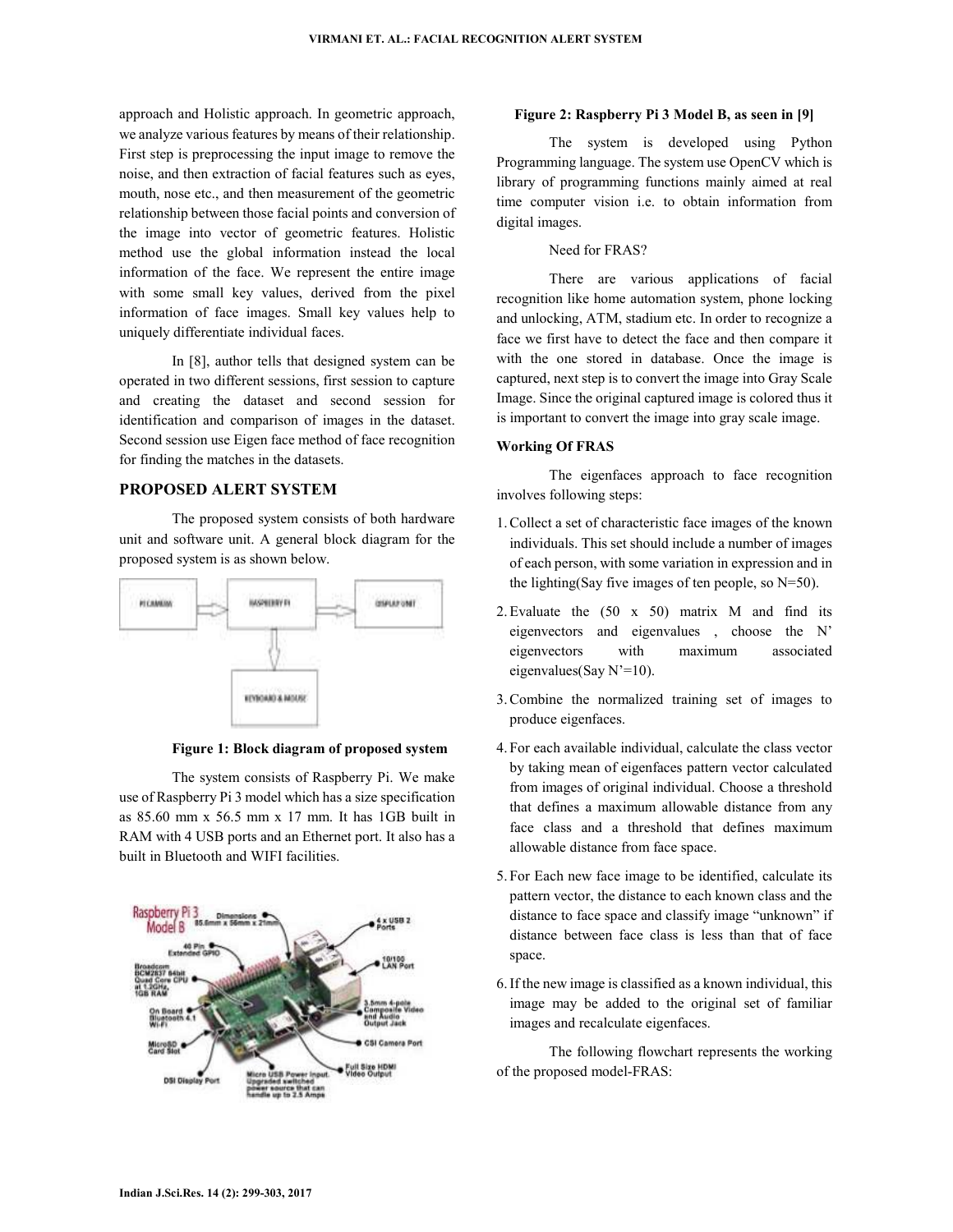

**Figure 3: Flowchart representing FRAS functioning.** 

The following four- stage process illustrates the working of FRAS- Facial Recognition Alert System:

**Working –** A physical or behavioral sample is capture by the system during enrollment i.e. image is captured by Pi-Camera.

**Extraction -** Unique data i.e. facial feature like mouth, nose, eyes are extracted from the sample and a template/dataset is created.

**Comparison–**The template/dataset is than compared with the new image taken by the Pi-Camera.

**Matching -** The system then decides if the feature extracted from the new sample matches or not with the one stored in the dataset.

If the template/dataset matches then the face is recognized by the system otherwise not. If the face is not recognized, an alert is send to owner via registered mail by the system as well as system may ask unrecognized person to provide unique identity like UIDAI-Aadhar Card for the verification purposes.

Templates are created by performing Histogram Equalization on the captured image. Histogram Equalization is a method of contrast adjustment using the image histogram.



## **Figure 4: Histogram of an image before and after equalization, as seen in [10].**

Haar Classifier is used for image calculation process.

## WHAT IS HAAR-CASCADE CLASSIFIER?

Haar Classifier is generated by training few hundred sample views of a particular image, called positive examples, that are scaled to same size, and negative examples- arbitrary image of the same size. After a classifier is trained, it is applied to region of interest in an input image. The classifiers outputs as "1" if the region is likely to show the object (i.e., image), and "0" otherwise. Here the word 'cascade' means that final classifier consists of various simple classifier that are applied one after the other to the area of interest till the detected face is rejected or passed completely.

The algorithm uses given haar features:



#### **Figure 5. Features used by haar classifier, as seen in [11]**

When any of these features is found, the algorithm allows face candidate to move on to the next stage of detection. A face candidate [12] is a rectangular part of the original image called sub-window. This sub-window is arranged to attain a variety of different size of faces. The algorithm uses an internal image [13] in order to process Haar features of face candidate in constant time. It uses a cascade of stages which is used to remove non-face candidate immediately.

Each stage contains different Haar features and each of these features is classified by Haar feature classifier.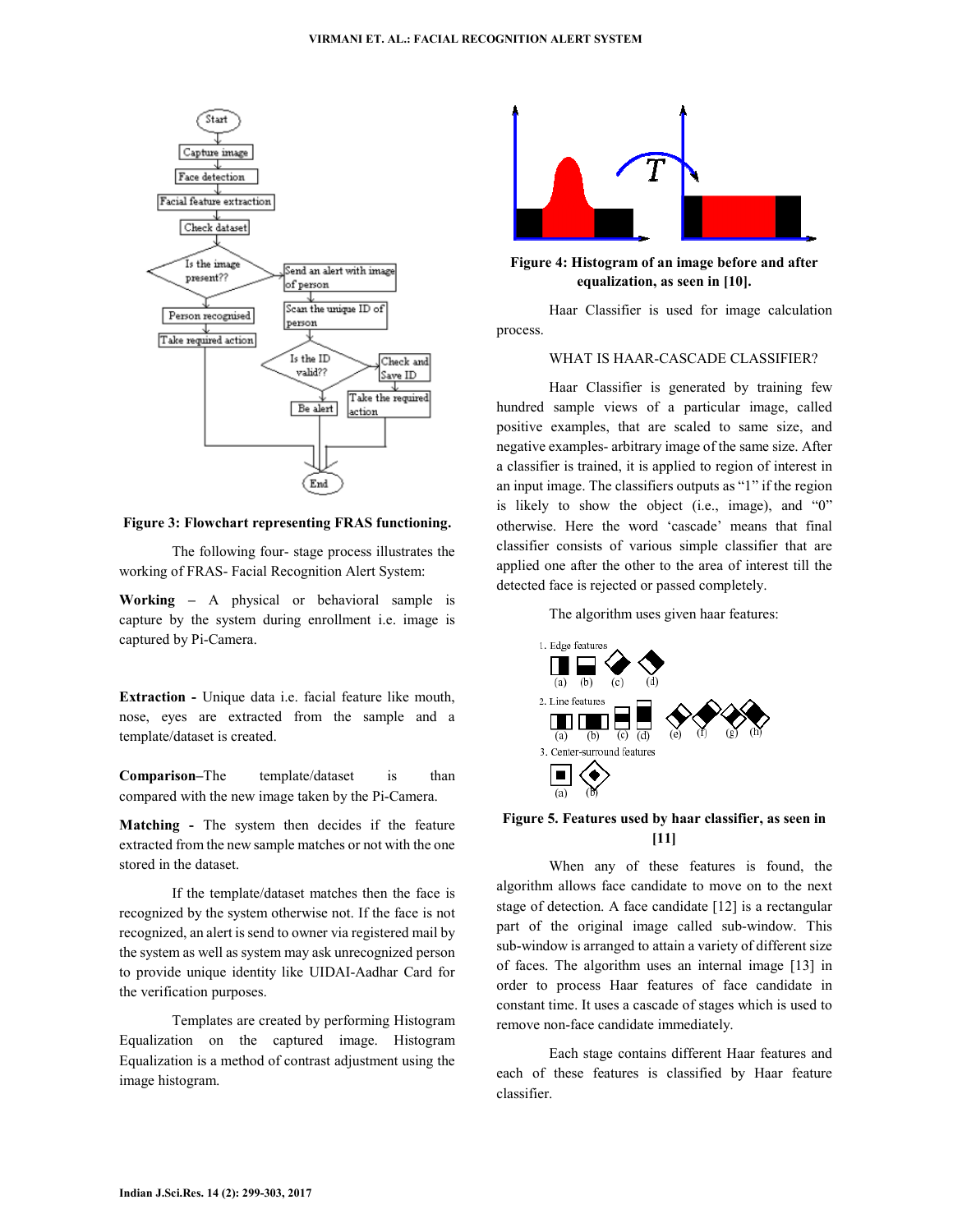

#### **Figure 6: Haar classifier**

Stage comparator [14] adds the output of the Haar features classifier and compares this value with a stage threshold to check if the stage should be passed or not. If all the stages are passed successfully then the face candidate is said to be a face.

#### WHAT ARE HAAR FEATURES?

Haar features [15] are digital image features used in face recognition. It considers neighboring regions at a specific location in a detection window, adds up the pixel intensifies in each region and calculates the difference between these sums.

Advantage- The main advantage is its calculation speed because to the use of integral images, a Haar feature of any size can be computed in constant time.



**Figure 7: Cascade of stages.** 

#### **RESULTS**

We have proposed an integrated security solution system which works on facial recognition using Raspberry Pi and Pi-Camera. If the intruder is detected it will send an alert to the owner via mail to take required action. Thus it is mistakable for ATM, home, offices, stadiums, etc. to increase the security.

## **CONCLUSION**

The biggest benefit and advantage of FRAS is that it can't be fooled by beards, makeups, etc. As it works by comparing facial marks and features with the already stored dataset. Authentication of the visitor is done via the image captured by camera and then scanning the unique ID (like "Aadhar Card") of the visitor. Thus, it is a one point security solution.

## **REFERENCES**

Dhotkar R. D., Chandore P. R. and Chatur P. N., 2014. "Face recognition techniques and its application", International Journal of Application or Innovation in Engineering & Management (IJAIEM), **3**(3), ISSN 2319– 4847.

- Sobottka K. and Pitas I., 1996. "Face localization and feature extraction based on shape and color information," Proc. IEEE Int " Conf. Image Processing, pp. 483-486.
- Senthilkumar G., Gopalakrishnan K. and Kumar V.S., 2014. "EMBEDDED IMAGE CAPTURING SYSTEM USING RASPBERRY PI SYSTEM", International Journal of Emerging Trends & Technology in Computer Science (IJETTCS), **3**(2), ISSN 2278-6856.
- Swathi V. and Fernandes S., 2015. "Raspberry Pi based human face detection", International Journal of Advanced Research in Computer and Communication Engineering, **4**(9), ISSN 2278-1021.
- Chih- Rung Chen et al., 2011. "A 0.64mm2 Real-Time Cascade Face Detection Design Based on Reduced Two-Field Extraction," IEEE Trans. VLSI Systems., **19**(11):1937-1948.
- Lowe D.G., 2004. "Distinctive image features from scale-invariant keypoints," Int"l Journal of Computer Vision, **60**(2):91-110.
- Manjunath B., Chellappa R. and von der Malsburg C., 1992. A Feature Based Approach to Face Recognition", IEEE Conference Proceedings on Computer Vision and Pattern Recognition, pp. 373–378.
- Turk M. and Pentland A.. 1991. "Eigenfaces for recognition". Journal of Cognitive Neuroscience, **3**:71-86.
- "Raspberry Pi 3 Model B Raspberry Pi". Raspberry Pi. N.p., 2016. Web. 20 Aug. 2016.
- "Histogram Equalization of an image". Histogram. N.p., 2006. Web.29 Mar.2006.
- Open CV, "Cascade Classifier Training- OpenCV 2.4.9.0 documentation, "[Online]. Available: http://docs.opencv.org/2.4/modules/objdetect/do c/cascade\_classification.html.
- Tripathy R. and Daschoudhury R. N., "Real-time Face Detection and Tracking Using Haar Classifier on SoC", International Journal of Electronics and Computer Science Engineering, ISSN-2277-1956.